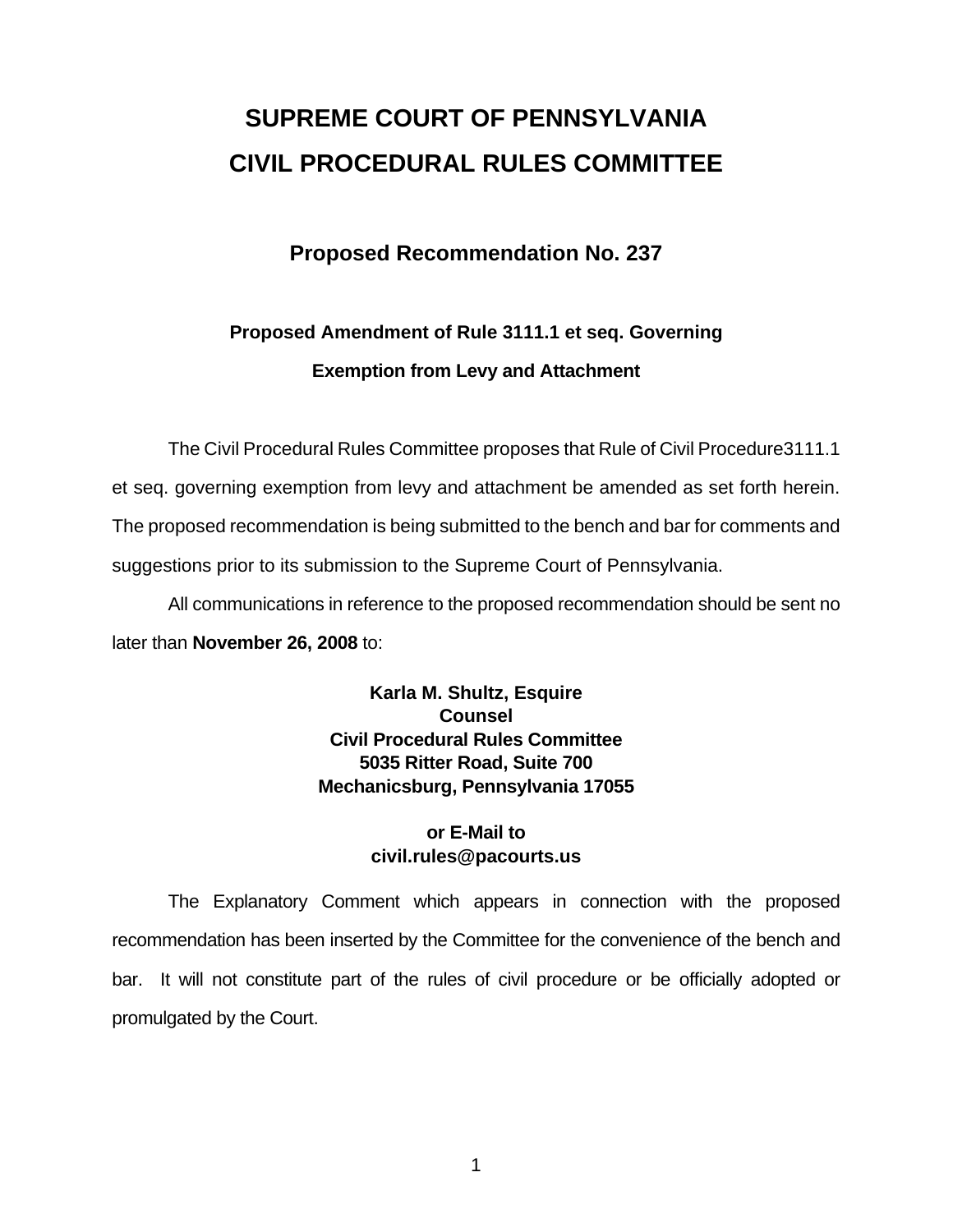#### **Rule 3111.1. Exemptions from Levy and Attachment**

In the absence of a court order, service of the writ upon a bank or other financial institution as garnishee shall not attach [any]

(1) the first \$10,000 of each account of the defendant containing [of the defendant's funds on deposit with the bank or other financial institution in an account in which (1)] any funds which are deposited electronically on a recurring basis and are identified as being funds that upon deposit are exempt from execution, levy or attachment under Pennsylvania or federal law, [or]

Note: See Rule 3146(b)(2) governing judgment against a bank or other financial institution as garnishee upon admission in answer to interrogatory.

(2) each account in which funds on deposit exceed \$10,000 at any time if all funds are deposited electronically on a recurring basis and are identified as being funds that upon deposit are exempt from execution, levy or attachment under Pennsylvania or federal law, and

(3) the funds on deposit, not including any otherwise exempt funds, that do not exceed the amount of the general monetary exemption under 42 Pa.C.S. § 8123. The plaintiff shall have the right to file an objection if the plaintiff believes that the defendant has exhausted the statutory exemptions.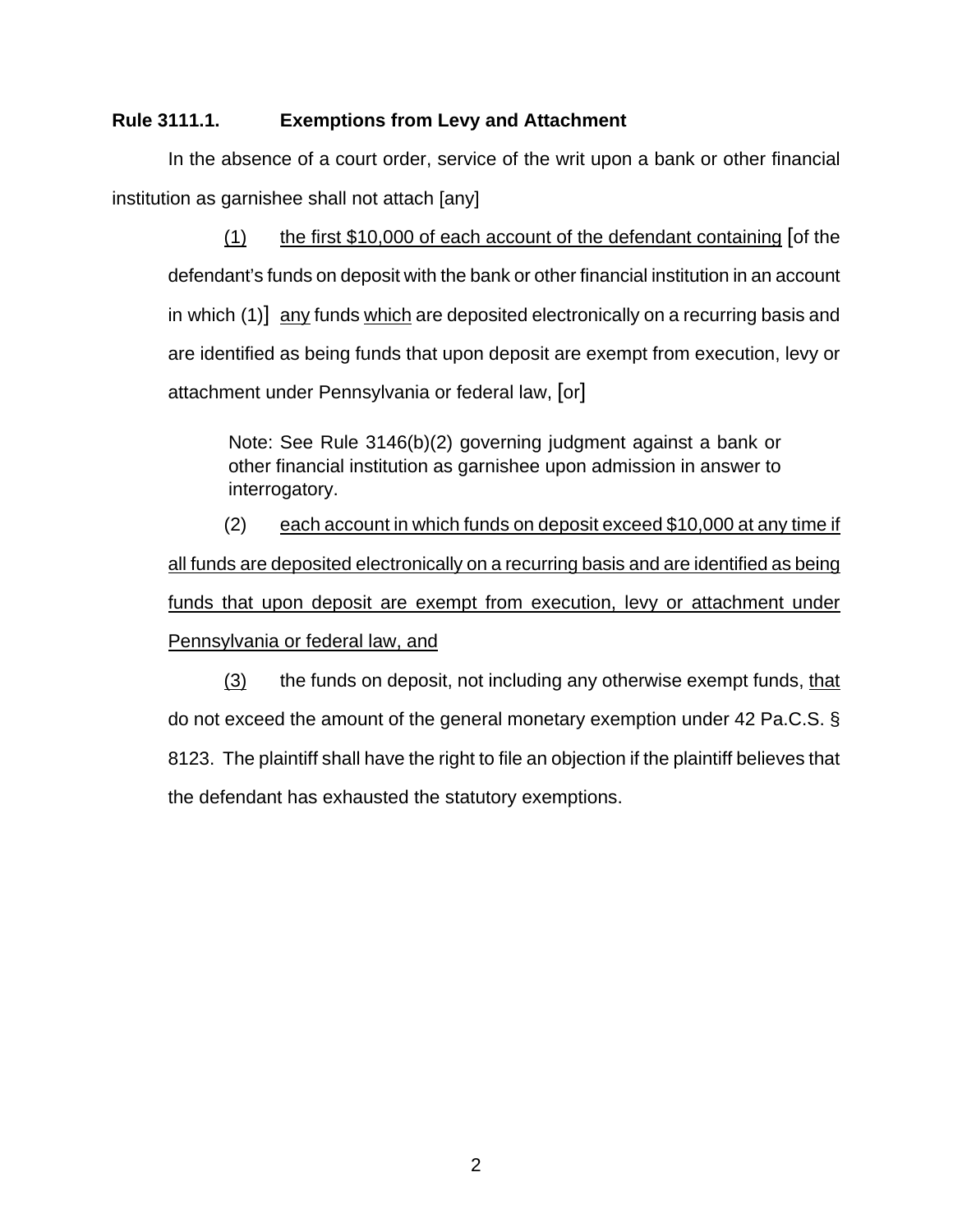#### **Rule 3140. Notice by Garnishee**

(a)(1) Upon being served with the writ, the garnishee shall [promptly] within two business days forward a copy to the defendant.

(2) In addition to compliance with the requirements of Rule 3144, a garnishee which is a bank or other financial institution shall within two business days forward to the defendant and to the plaintiff a copy of the statement of accounts attached showing

(i) each account of the defendant having funds which have been attached and the amount of the funds in each account, and

(ii) each account of the defendant having funds which have not been attached because the account contains funds which are exempt under Rule 3111.1(1), the basis for the exemption of those funds, and the total amount of funds in each account.

Note: A garnishee which is a bank will send to the defendant copies of both the writ and the statement of accounts attached, but to the plaintiff only a copy of the statement of accounts attached.

(b) Upon filing answers to interrogatories pursuant to Rule 3144, the garnishee shall promptly forward a copy to the defendant.

(c) A copy is forwarded within the requirement of this rule when it is delivered to the defendant by an adult at any place within or without the Commonwealth in the manner prescribed by Rule 402(a) for service of original process or when it is mailed to the defendant by registered mail directed to the defendant's last known address.

Note: Registered mail includes certified mail. See Definition Rule 76.

Attachment of wages, salary and commissions to satisfy a money judgment arising from a residential lease pursuant to Section 8127(a)(3.1) of the Judicial Code is governed by Rule 3301 et seq.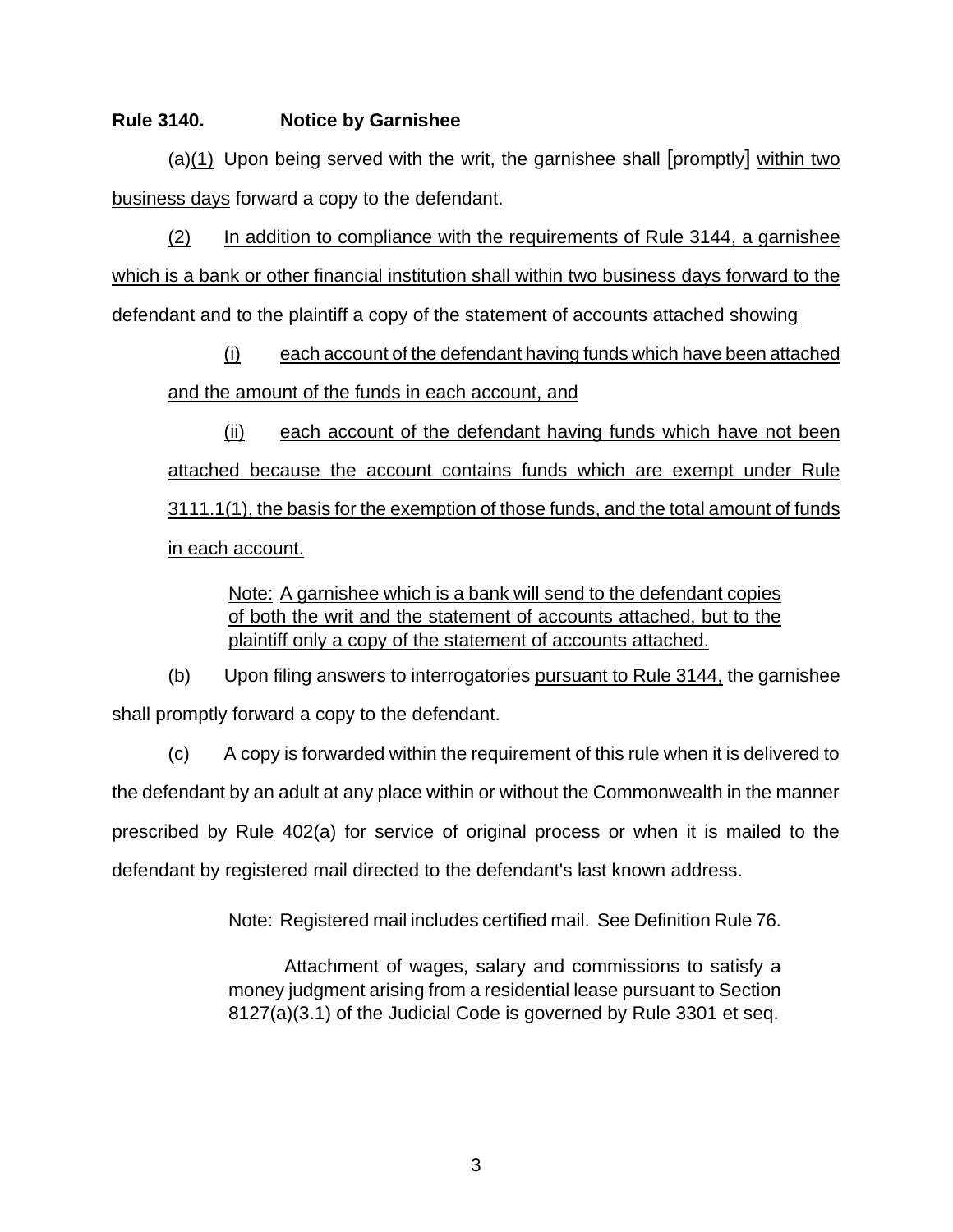#### **Rule 3141. Garnishee's Duty to Defend. Venue of Proceedings**

(a) Except as provided in Rule 3111.1, a [A] garnishee who forwards copies of the writ and answers to interrogatories to the defendant shall thereafter be under no duty to resist the attachment or defend the action against the defendant in any manner but may do so as provided by these rules.

> Note: See Rule 3142 authorizing preliminary objections; Rule 3121 as to stay; Rule 3143(f), (g), (h), as to non pros; Rule 3145 as to defenses. Failure to answer interrogatories or to file a sufficient answer may result in judgment against the garnishee. See Rules 3146 and 3147.

(b) When the writ is issued to another county, preliminary objections, proceedings for stay, or release of property from attachment, answers to interrogatories or other matters relating to the attachment, may at the option of the garnishee be filed or taken by the garnishee in the county to which the writ is directed from which it issued. If filed or taken in the county to which the writ is directed, copies thereof and any order of the court thereon shall also be forwarded to the prothonotary of the county in which the writ issued, and to the plaintiff and the defendant or their attorneys, and shall contain or have attached an election of optional venue in the garnishee county. A copy of forwarded within the meaning of this rule if it is sent in the manner provided by Rule 3140(c).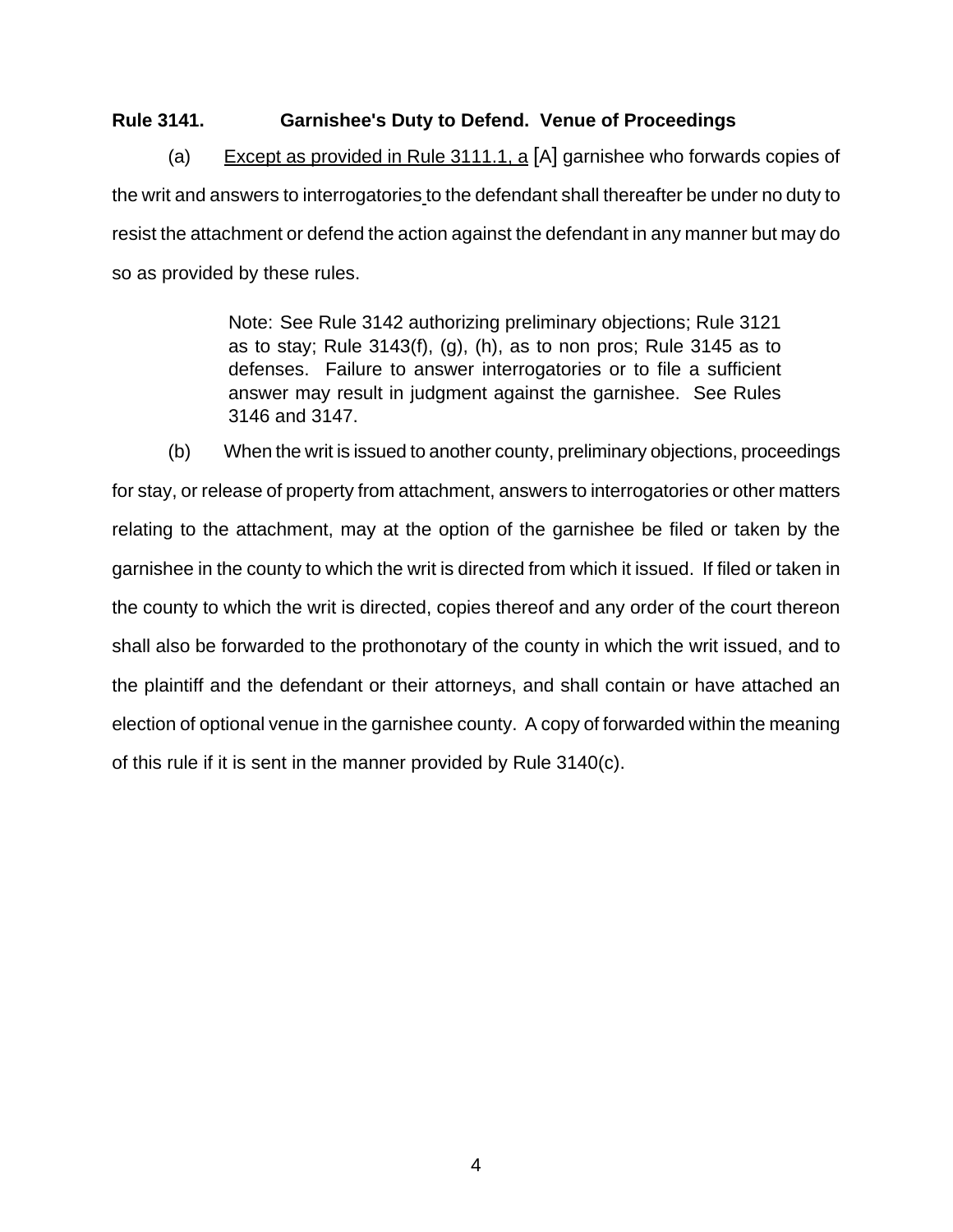#### **Rule 3253. Interrogatories in Attachment**

Interrogatories of the plaintiff to the garnishee shall be substantially in the following form:

#### **(Caption)**

### **Interrogatories to Garnishee**

To \_\_\_\_\_\_\_\_\_\_\_\_\_\_\_\_\_\_\_: (Garnishee)

You are required to file answers to the following interrogatories within twenty (20) days after service upon you. Failure to do so may result in judgment against you:

 1. At the time you were served or at any subsequent time did you owe the defendant any money or were you liable to the defendant on any negotiable or other written instrument, or did the defendant claim that you owed the defendant any money or were liable to the defendant for any reason?

2. At the time you were served or at any subsequent time was there in your possession, custody or control or in the joint possession, custody or control of yourself and one or more other persons any property of any nature owned solely or in part by the defendant?

3. At the time you were served or at any subsequent time did you hold legal title to any property of any nature owned solely or in part by the defendant or in which defendant held or claimed any interest?

4. At the time you were served or at any subsequent time did you hold as fiduciary any property in which the defendant had an interest?

5. At any time before or after you were served did the defendant transfer or deliver any property to you or to any person or place pursuant to your direction or consent and if so what was the consideration therefor?

5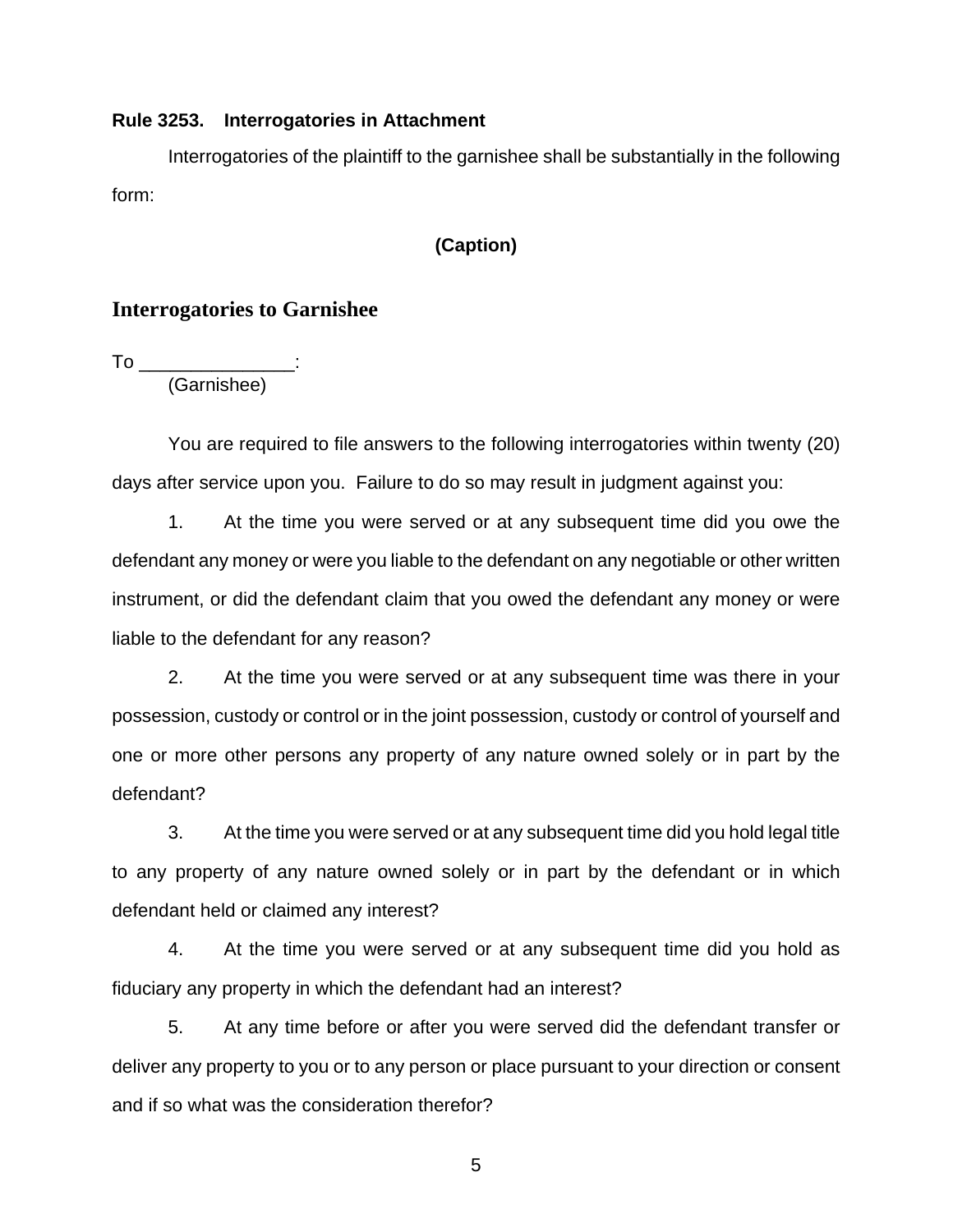6. At any time after you were served did you pay, transfer or deliver any money or property to the defendant or to any person or place pursuant to the defendant's direction or otherwise discharge any claim of the defendant against you?

 7. If you are a bank or other financial institution, at the time you were served or at any subsequent time did the defendant have funds on deposit in an account in which funds are deposited electronically on a recurring basis and which are identified as being funds that upon deposit are exempt from execution, levy or attachment under Pennsylvania or federal law? If so, identify each account and state the amount of funds in each account, the reason for the exemption, [the amount being withheld under each exemption] and the entity electronically depositing those funds on a recurring basis.

8. If you are a bank or other financial institution, at the time you were served or at any subsequent time did the defendant have funds on deposit in an account in which the funds on deposit, not including any otherwise exempt funds, did not exceed the amount of the general monetary exemption under 42 Pa.C.S. § 8123? If so, identify each account.

(The plaintiff may set forth additional appropriate interrogatories.)

6